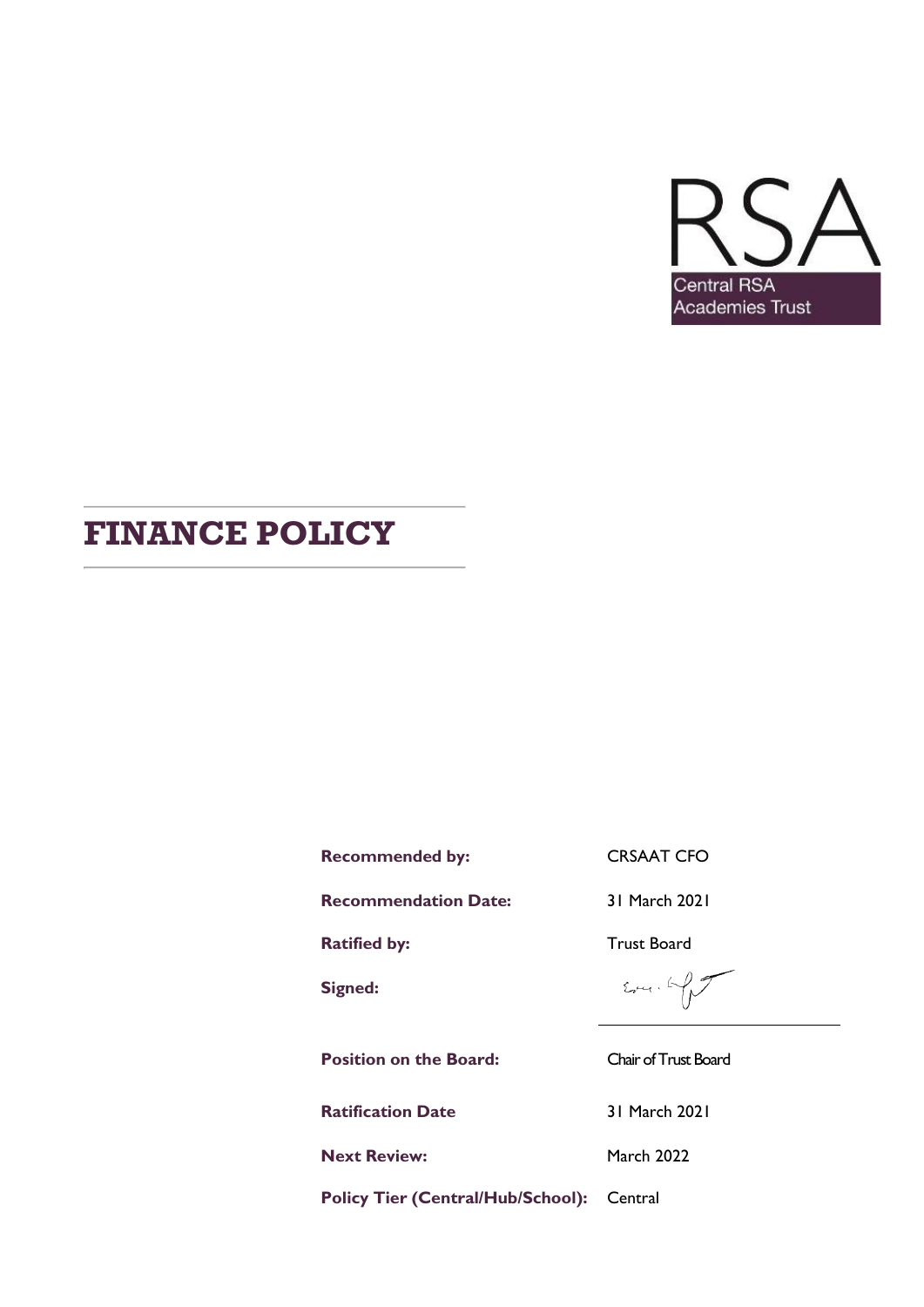

# **Contents**

- A Governance & Organisation
- B Financial Planning
- C Budget monitoring & management accounting
- D Purchasing
- E Financial Controls
- F Income
- G Banking, cheque payments & credit cards
- H Payroll
- J Cash management & petty cash
- K Tax
- L Voluntary funds
- M Assets & security
- N Insurance

## **Introduction**

The purpose of this Policy is to set a framework for sound financial management and boundaries that conform to requirements of propriety and good financial management within which Trustees, Principals, Head Teachers, Governors and staff can operate. The Trust's (referred to as CRSAAT) financial arrangements comply with our funding agreements, current Academies Financial Handbook, Accounts Direction and other relevant guidance issued by the Department for Education (DFE) and Education Funding Agency (ESFA)

CRSAAT recognises that schools within the Trust may refer to detailed finance manuals that may contain local variations.

All staff involved with CRSAAT finances should read this policy and the relevant manuals.

*Note: The term governing body is used to mean the full governing body of any school within the CRSAAT or its committees, where responsibility can be delegated to a committee. The term Principal is used to mean the Principal, Head Teacher or other member of the school's staff, where responsibility has been delegated to that member of staff in line with CRSAAT scheme of delegation. Reference to school means any school within CRSAAT.*

## **Associated Documents**

Academies Financial Handbook Academies Accounts Direction Trust Scheme of Delegation Procurement Policy Lettings Policy Data Protection Policy Charging and Remissions Policy Reserves Policy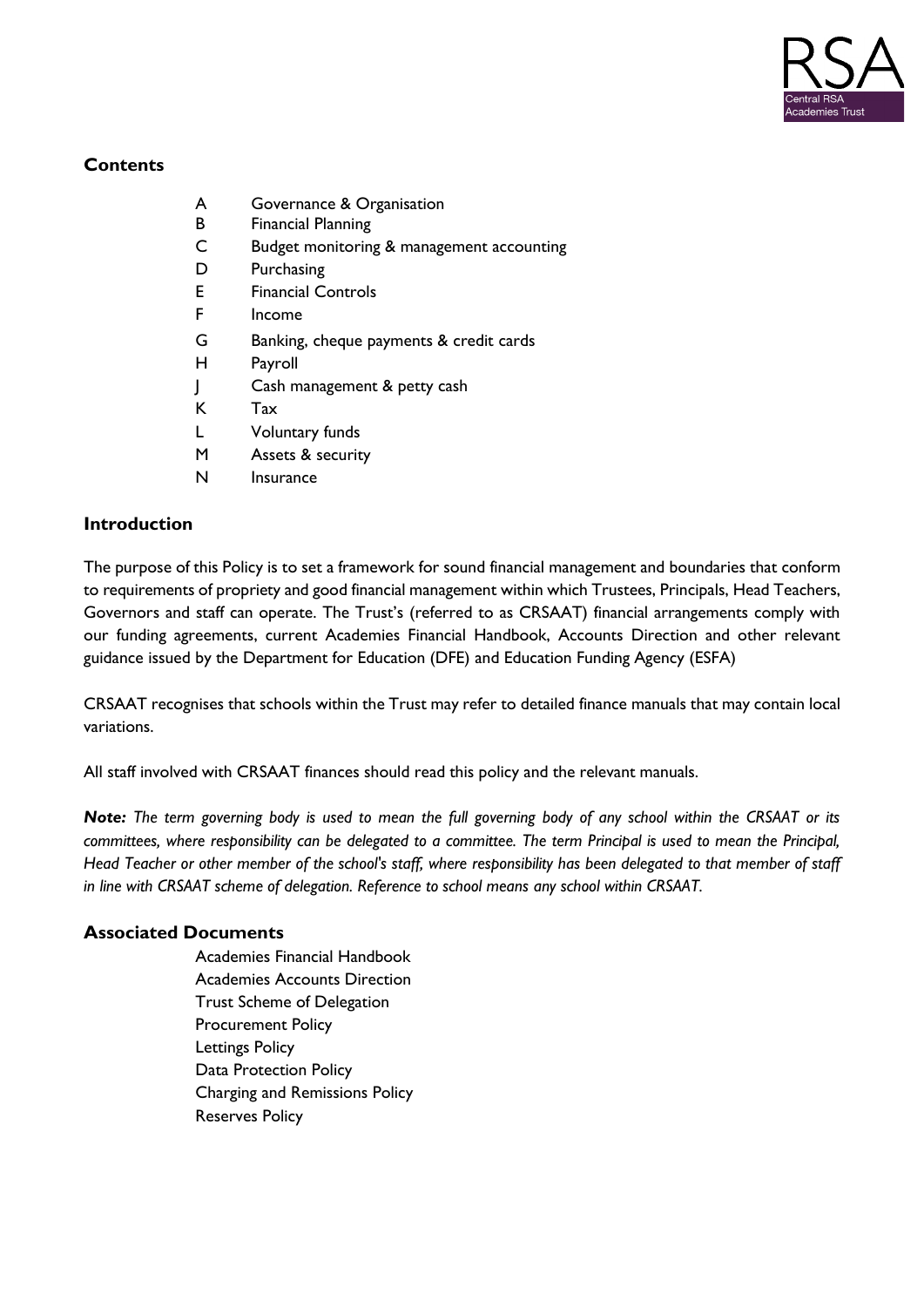

## **A GOVERNANCE AND ORGANISATION**

The Academies Financial Handbook (AFH) sets out the duties and obligations of academy trusts that have a Funding Agreement (FA) with the Secretary of State for Education.

The AFH covers all the requirements under the financial accountability system for academy trusts.

The Education & Skills Funding Agency (ESFA) requires academies to take full control of their financial affairs.

As a Company, the Trust also complies with Company law and Charity guidelines where applicable.

The Trust must maintain accounting records and will publish the audited annual accounts on the Trust website to comply with the Statement of Recommended Practice (SORP) for Charities.

**The Trust Board,** as advised by the Finance and Resources Committee (F&R) and by the Audit, Risk & Standards Committee (AR&S), is responsible for the overall financial management of the Trust's schools. These committees are skills based and seek to ensure appropriate skill levels within their membership.

The Trust Board has specific responsibility for:

- Ensuring that grants from the ESFA or other bodies are only used for the purposes intended
- Approving the annual report and accounts

**The Finance & Resources Committee** has a strategic role and has specific responsibility for:

- Setting financial priorities
- Oversight of sound financial management
- Ensuring the budget is managed effectively
- Reviewing monthly and annual accounts
- Maintaining liquidity and appropriate reserve levels

It is also responsible for ensuring the Trust meets all its statutory obligations and, through the Accounting Officer (AO) and Chief Finance Officer (CFO), complies with the ESFA's financial regulations. The AO will be empowered to delegate financial responsibilities to the CFO.

#### **Other Financial Governance & oversight**

- **A1** The **Principals** are responsible on a day-to-day basis for the management of the respective school's finances within the approved budget in accordance with best value, and in line with the School Development Plan, where relevant. The Principal has no sole authority to exceed the approved budget and must operate within the financial limits of delegated authority. It is recognised that local variations toauthority limits may apply. Principals have specific responsibility for
	- o Approving staff appointments and changes within budget if Approval to Recruit form is signed
	- o Authorising expenditure within local limits
	- o Monitoring spend
- **A2** The financial limits of delegated authority of **local governing bodies** (LAGB) are detailed in the scheme of delegation. Details of the constitution and current membership are available from theGovernance Manager. LAGBs have responsibility for
	- o Approval of the school's budget to be proposed to Trustees
- **A3** The F&R Committee has agreed the minimum frequency, level of detail and general format of the financial information to be provided to it, especially in relation to budget monitoring reports.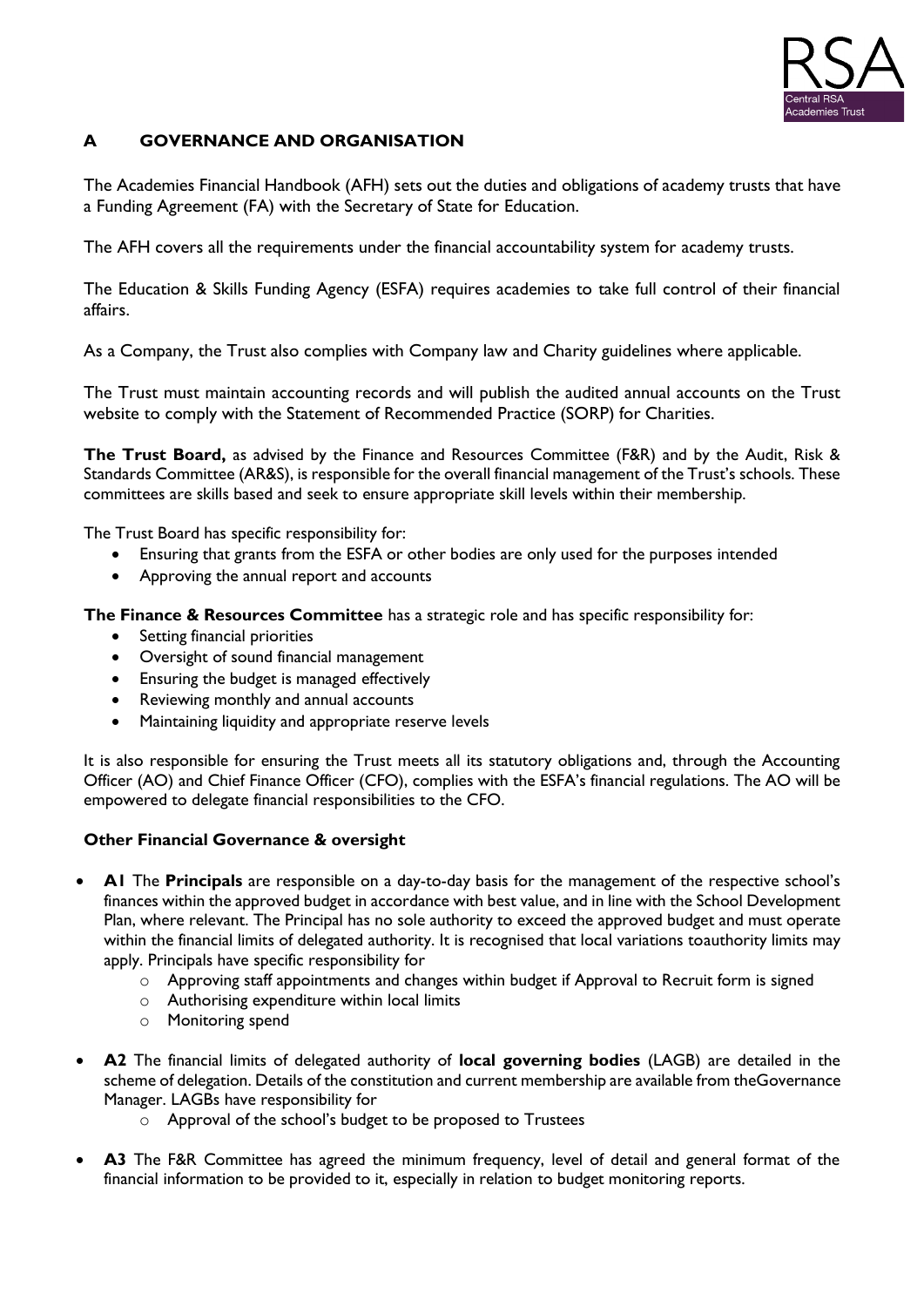

- **A4** Minutes are taken of all meetings and include all decisions and by whom action is to be taken.
- A5 The Head of Governance and Corporate Services maintains a register of pecuniary and business interests of Trustees, Governors, Principals and any other senior staff who may influence financial decisions. This is open to examination by Governors, staff and parents and is published on the schools' websites in accordance withESFA guidance. "Declarations of interest" is a standing agenda item on all committee meetings.
- **A6** The **AR&S committee** are responsible for
	- o Receiving reports from external and internal auditors
	- o Receiving and recommending annual accounts
	- o Reviewing procurement arrangements
- **A7** The **CFO** is responsible for
	- o Consolidated financial reporting (monthly and annual)
	- o Advising committees, Trust Board and Principals on Finance strategy
	- o Oversight of local financial arrangements
	- o Preparation of monthly management accounts and forward forecasts
	- o Preparation of Trust annual budgets
	- o Liaison with and reporting to ESFA
	- o Financial compliance
	- o Risk management and reporting
	- o Appraisal and recommendation of significant procurement projects
- A8 Other staff including Finance Leads, SBMs, administrators, teaching staff and senior leaders either have financial responsibilities for processing or as budget holders and these are detailed in local finance manuals.
- **A9** All staff are responsible for the security of CRSAAT property and for ensuring value for money in the use of resources.

#### **B FINANCIAL PLANNING**

The Accounting Officer, Principals and LAGBs are provided with financial information through management accounts and assisted with forward forecasts in order to gain a clear understanding of how resources are used to deliver educational outcomes. The key reference documents are the School Development plans, the Budget and the 3-year Forecast.

- **B1** Schools in the Trust have a School Improvement Plan (SIP), which includes a statement of its educational goals to guide the planning process.
- **B2** The SIP covers in outline the school's educational priorities and includes material and relevant budget implications for the next three years, showing how the use of resources is linked to the achievement of the school's goals.
- **B3** The SIP states the school's educational priorities in sufficient detail to provide the basis for constructing budget plans for the next financial year.
- **B4** the relevant committee carefully appraises any new initiatives including proposed staffing costings in relation to all likely costs and benefits and their financial sustainability approval. It is recognised that the Principals can use "powers of Urgency" to gain appropriate Governor or Trust authority where required, and urgent requirements will be fully costed by the CFO.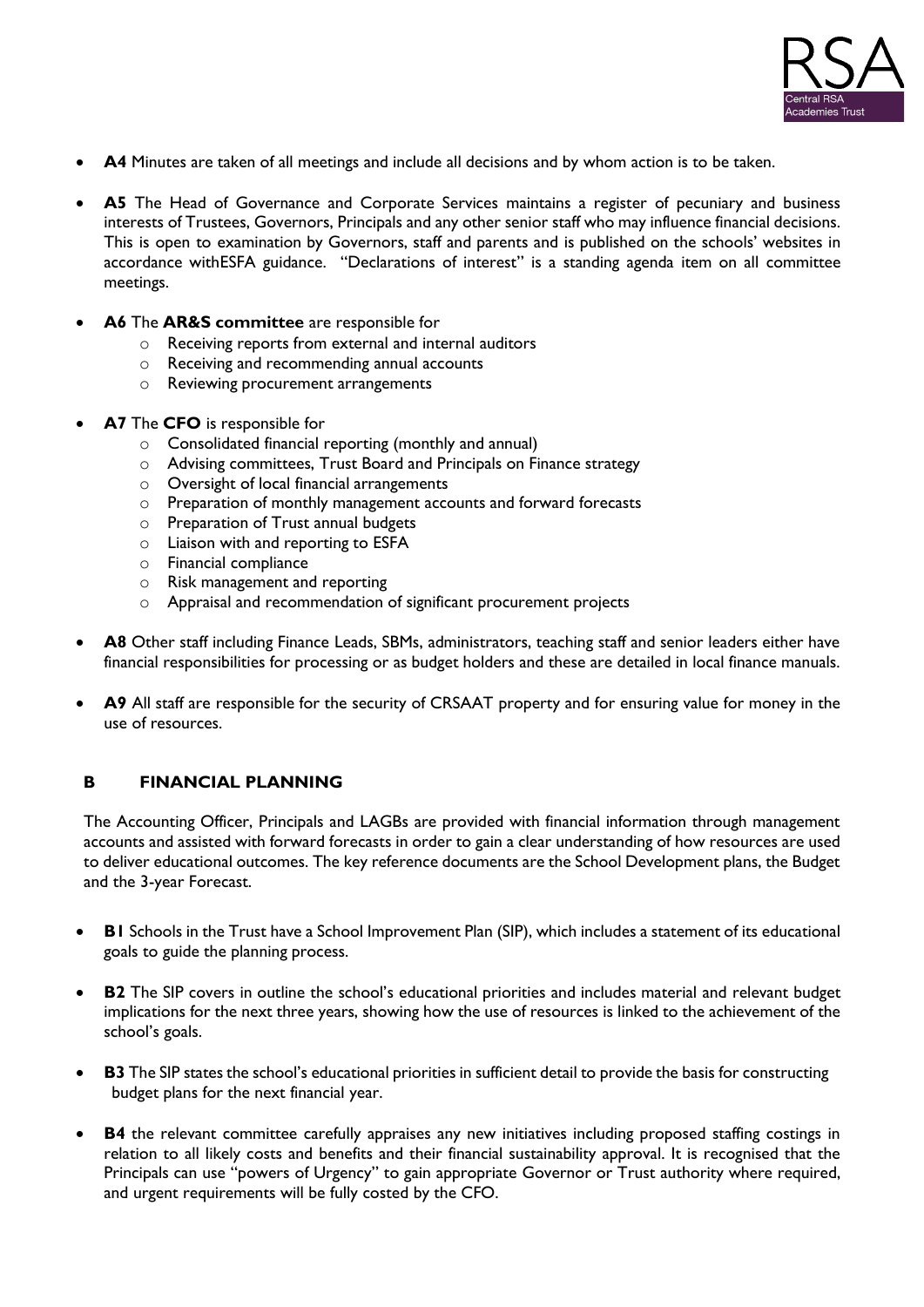

- **B8** The CFO presents a draft budget as recommended by LAGB in line with the SDP to the F&R Committee for approval in July. The budget is set at individual school level in consultation between the CFO, Principal and Chair and Governor representative and then at consolidated level.
- **B9** Any budget surpluses will be used in accordance with the Trust's policy on Reserves.
- **B10** When the budget has been discussed and agreed by the F&R Committee, it is presented to the Trust Board for consideration and approval at the next available meeting.

#### **C BUDGET MONITORING AND MANAGEMENT ACCOUNTING**

The F&R Committee monitors performance against agreed budgets at each meeting and maintains financial control by reviewing the current position and recommending remedial action where necessary.

- **C1** Finance staff produce regular budget monitoring reports prepared on an accruals basis as directed by the AFH. These reports include outturn forecasts and variance analysis against the approved budget. Key balance sheet and cash flow information is also provided.
- **C2** Where budget elements have been devolved, departmental budget holders receive and review monitoring reports monthly (or on request) comparing the amount spent or committed to date against their budgets. The Finance Lead or SBM monitors these reports periodically and takes action where necessary.
- **C3** Capital planning and associated income & expenditure is considered at Summer term F&R Committee for priorities identified for the following financial year.
- **C4** The 3 year plan is updated by the CFO to reflect significant changes to forecasts for each school and to reflect the latest management accounts

#### **D PURCHASING**

CRSAAT aims to achieve the best value for money (VFM) from all purchases and contract arrangements. The principles of probity and accountability are applied and it is recognised that CRSAAT acts as custodian for public funds.

- **D1** The VFM process always considers price, quality and fitness for purpose when purchasing goods or services and seeks to use CRSAAT buying power wherever possible.
- **D2** Prior approval is obtained for all planned expenditure above the limits predetermined in the scheme of delegation.
- **D3** Competitive quotations/tenders are to be obtained wherever possible in accordance with the procurement policy and recorded by schools where necessary. Written quotations (emails acceptable) should be obtained for all expenditure above the limits predetermined by the procurement policy, unless it is impracticable to do so. In such circumstances, the reasons for not doing so should be recorded on the requisition form.
- **D4** Where a quotation/tender other than the lowest is accepted, the reasons for this decision should be recordedon the requisition form.
- **D5** All purchases estimated to exceed an amount predetermined by the procurement policy must be put out to tender, using a form common to all tenderers based on a detailed description or specification of the goods or services.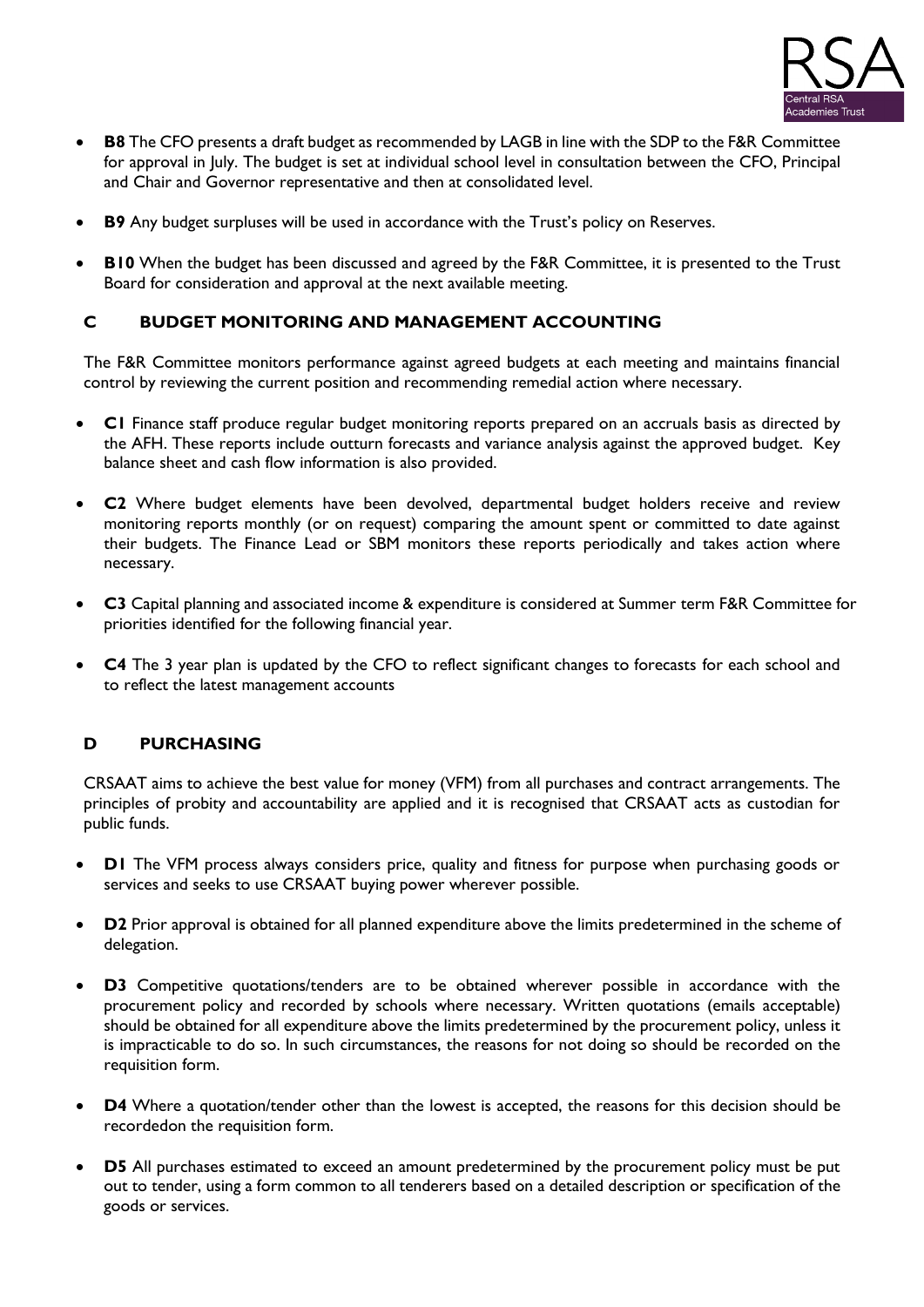

- **D6** Contract specifications (e.g. for cleaning, catering and grounds maintenance) define the service to be provided in terms of its nature, quality standards, information and monitoring requirements and contract review procedures.
- **D7** Schools should not enter into any financial agreement with capital implications without completion of the Capital Expenditure Proposal and approval thereof. Any financial agreements require agreement of the Central Executive who will consider ESFA guidance as appropriate. If a lease arrangement is enteredinto, this should be agreed by the CFO and represent good value for money and be an 'operating' lease, not a financial lease.
- **D8** Official, pre-numbered system generated orders are used where it is practical to do so. Verbal orders are kept to a minimum, but if required for reasons of urgency or emergency, evidence of the requirement (usually in the form of an email request) should be retained. It is recognised that VFM may be obtained through internet purchasing where order numbers are not raised at the time of placing the order.
- **D9** Order requisitions are raised and authorised by approved budget holders who are responsible for ensuringthat the goods or services ordered are appropriate and required, that there is adequate budgetary provision and that quotations or tenders have been obtained if necessary.
- **D10** Orders are used only for goods and services provided to the schools. Individuals must not use official orders to obtain goods or services for their or others' private use.
- **D11** All orders must be countersigned or approved electronically on the Finance system in accordance with local finance manuals. Thresholds for the Principals to sign orders are agreed locally and approved by the Finance & Resources Committee and covered in the Scheme of Delegation.
- **D12** When an order is placed, the estimated cost is committed against the appropriate budget allocation so that it features in subsequent budget monitoring.
- **D13** Goods and services are checked on receipt to ensure they match the order, the invoice is marked accordingly, and the check is recorded on the finance system. If possible, this is not done by the person who signed the order.
- **D14** Payment is made only when an invoice has been received, checked, coded and certified for payment, unless specific terms are agreed. Agreed supplier payment terms and condition should be complied with wherever possible.
- **D15** All supplier payments wherever possible are made using online banking and with dual authorisation.

#### **E FINANCIAL CONTROLS**

CRSAAT have systems and internal financial controls in place to protect the schools' resources from loss or fraud, to safeguard staff and governors and to ensure that information provided about how the budget is being spent is accurate and timely. These controls are subject to scrutiny by internal and external auditors. The principles of separation of duties are understood and adhered to wherever possible but CRSAAT recognise that in common with many schools and businesses, this is not always possible.

• **E1** The Trust ensures that the school has written descriptions of all its financial systems and procedures in the form of Financial Manuals or operating documents and these are used in conjunction with this policy. These are kept up to date and all appropriate employees are trained in their use.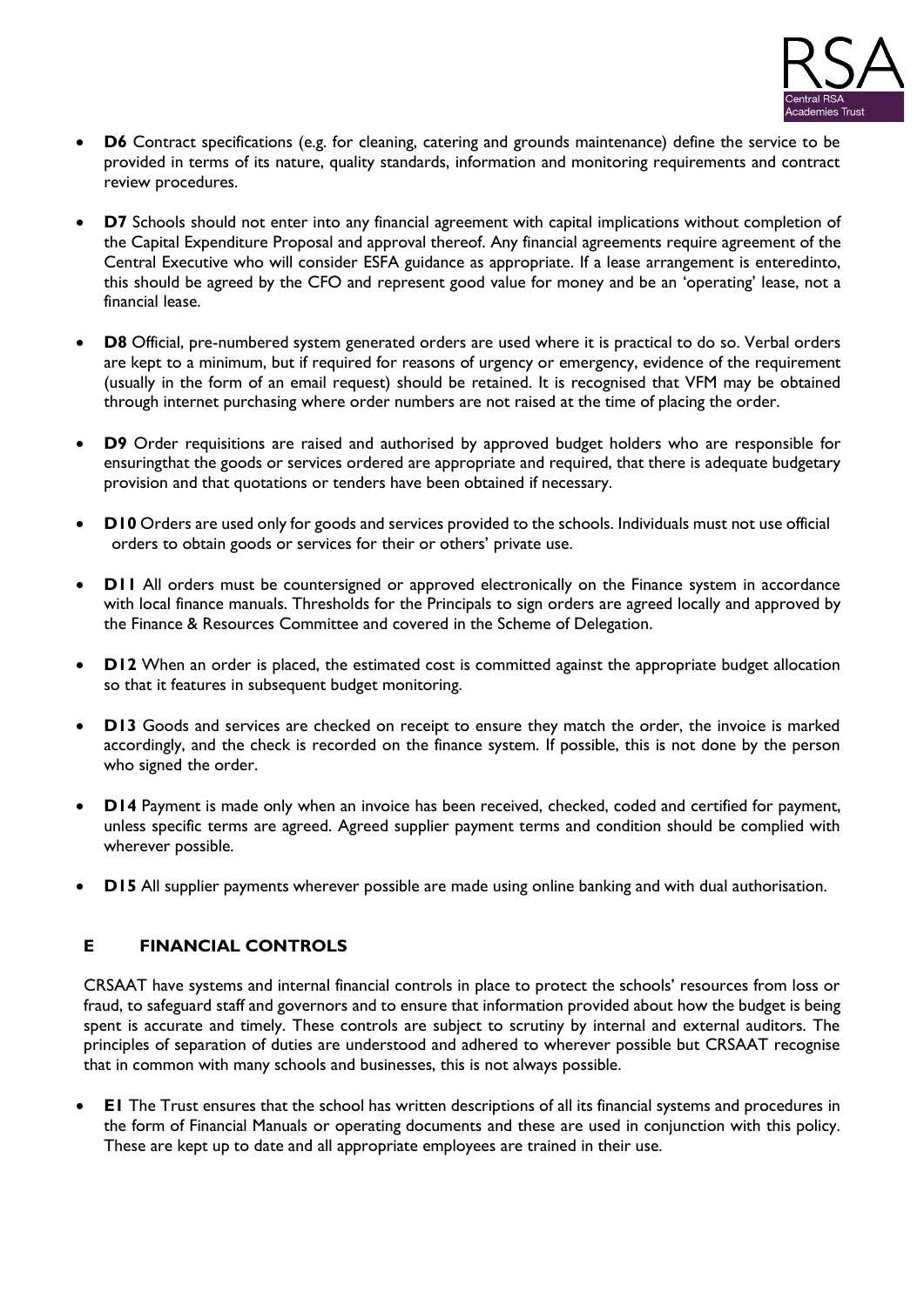

- **E2** The CFO ensures that financial control is maintained in the absence of key personnel through staff training or by arranging job shadowing. Staff and AR&S committee members have completed a Financial Management Competencies matrix analysis.
- **E3** The school maintains proper accounting records and retains all documents relating to financial transactions for at least the period required by statute i.e. 6 years plus the current year and will provide auditors with any documentation and explanations they consider necessary.
- **E4** There is a clear audit trail, with all financial transactions being traceable from original documentation to accounting records, and vice versa.
- **E5** All accounting records are securely retained when not in use and only authorised Finance staff are permitted access.
- **E6** The CFO ensures that all expenditure from ring-fenced sources of income/grants is accounted for separately and transparently and that the funding is used for its intended purpose.
- **E7** The AO shall immediately inform the Internal Auditor and ESFA where necessary of any loss or financial irregularity or suspected irregularity, or of any circumstances which may suggest the possibility of such loss or irregularity, including any affecting cash, stores or other property of CRSAAT

## **F INCOME**

CRSAAT ensures that appropriate controls are in place to ensure the security of income.

- **F1** CRSAAT has a Charging & Remissions Policy for School trips, music tuition, private photocopying, private telephone calls and the supply of other goods or services.
- **F2** Proper records are kept of all income due and received.
- **F3** All lettings are authorised in accordance with the Lettings Policy.
- **F4** Payments for income due may be received electronically or without invoices where the value and number of transactions warrant. Examples are for receipt of trip money & other items via ParentPay and ParentMail. These will remainfully reconcilable to source records.
- **F5** Schools raise official, pre-numbered invoices and maintains adequate formal documentation for all income where required.
- **F5** Cash and cheques are locked away to safeguard against loss or theft.
- **F6** Collections are paid into the appropriate bank account promptly and in full. Bank paying-in slips show clearly the split between cash and cheques and list each cheque individually. The receipt number(s) should also be referenced in the paying in book/sheets when income is banked to provide an effective audit trail between incomes received and banked.
- **F7** Income collections are banked intact and must not be used for the encashment of personal cheques or for making payments.
- **F8** There is a reconciliation of the sums collected with the sums deposited at the bank.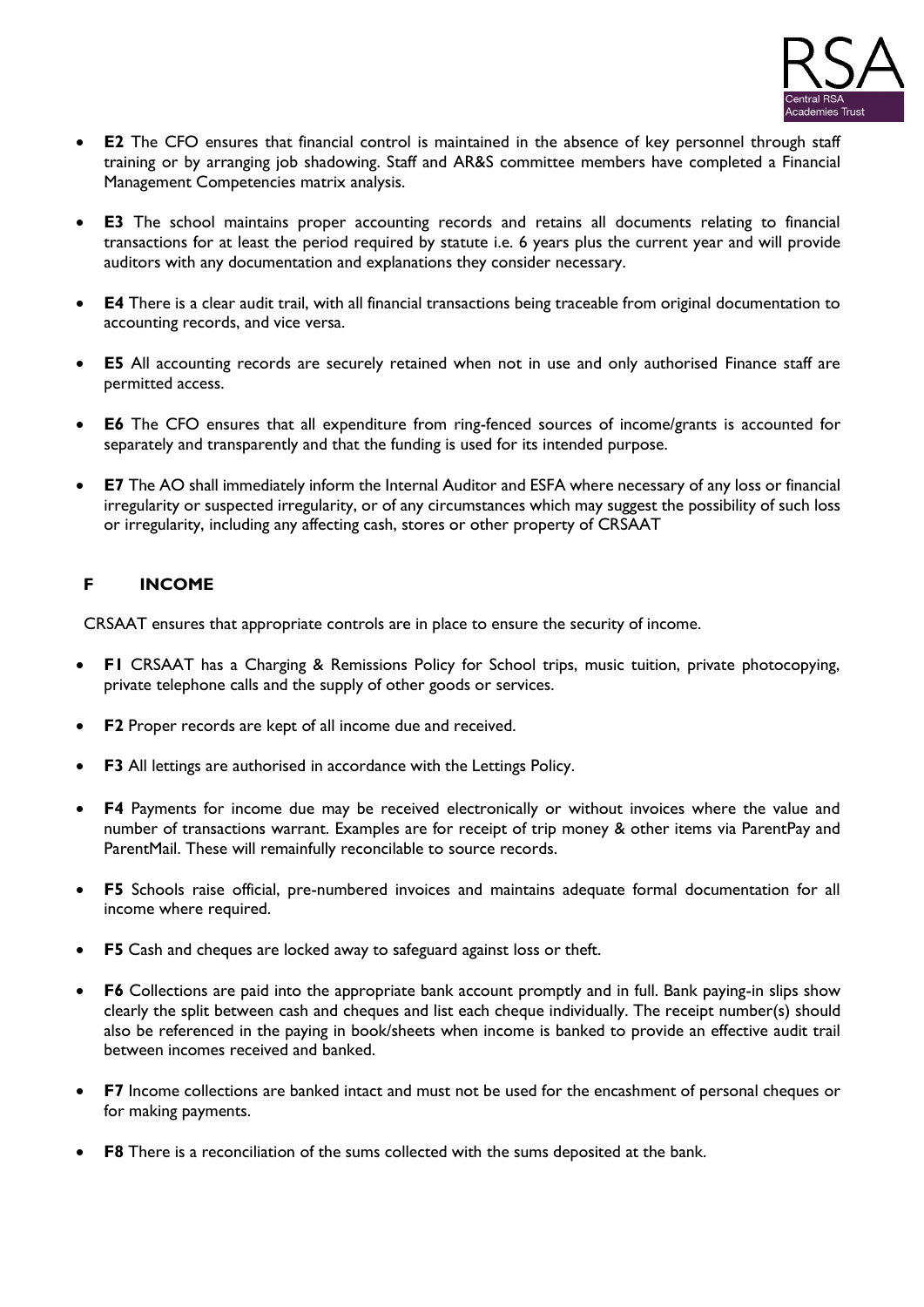

- **F9** Any sales invoices unpaid after 30 days or outside other agreed terms will be subject to credit control procedures. The CFO reviews debtor balances regularly.
- **F10** Debts are written off only in accordance with approval of the chair of the F&R committee and a record kept of all sums written off.
- **F11** The Principal ensures that machines taking money where installed, including telephones, are emptied and the cash counted by two people.
- **F12** VAT on income will be accounted for according to current VAT legislation.

## **G BANKING, CHEQUE PAYMENTS AND CREDIT CARDS**

The CFO ensures that trust bank accounts are properly administered and controlled. Cheque payments are keptto a minimum.

- **G1** The trust obtains bank statements from online banking which are reconciled with accounting records. Any discrepancies are investigated. The process is performed on the accounting system and automatic records are available from the system.
- **G2** Individuals should not use their private bank accounts for any payments or receipts related to the school's budget or use the school's accounts for payment of their personal expenditure or income.
- **G3** Payments are made by electronic banking wherever possible and always under dual authorisation. Access to online banking is strictly reserved for CEO, CFO and finance staff and is PIN, password and device protected.
- **G4** Cheques and online payment authorisers must be by of two signatories approved by the F&R Committee. F&R Committee approves a list of cheque & bank signatories and changes to the list.
- **G5** Supporting vouchers are made available to signatories to safeguard against inappropriate expenditure.
- **G6** All cheques drawn on the account(s) are crossed 'account payee only' to avoid the possibility of improper negotiation of the cheques.
- **G7** Cheques should not be pre-signed.
- **G8** Chequebooks are held securely when not in use.
- **G9** Credit cards are held by school staff as agreed by the F&R committee and with an agreed monthly expenditure limit. Card holders must agree to an acceptable use form when issued with a card.
- **G10** Credit cards can be used by procurement staff for online or face to face purchases where required, with a full record of all purchases signed by the cardholder and supported by receipts where available. A list of card holders and changes to the list is approved by F&R Committee

#### **H PAYROLL**

CRSAAT may choose to outsource payroll and associated personnel services. References to Principal below can be substituted by Trust HR Manager where the appointment is a Central appointment. The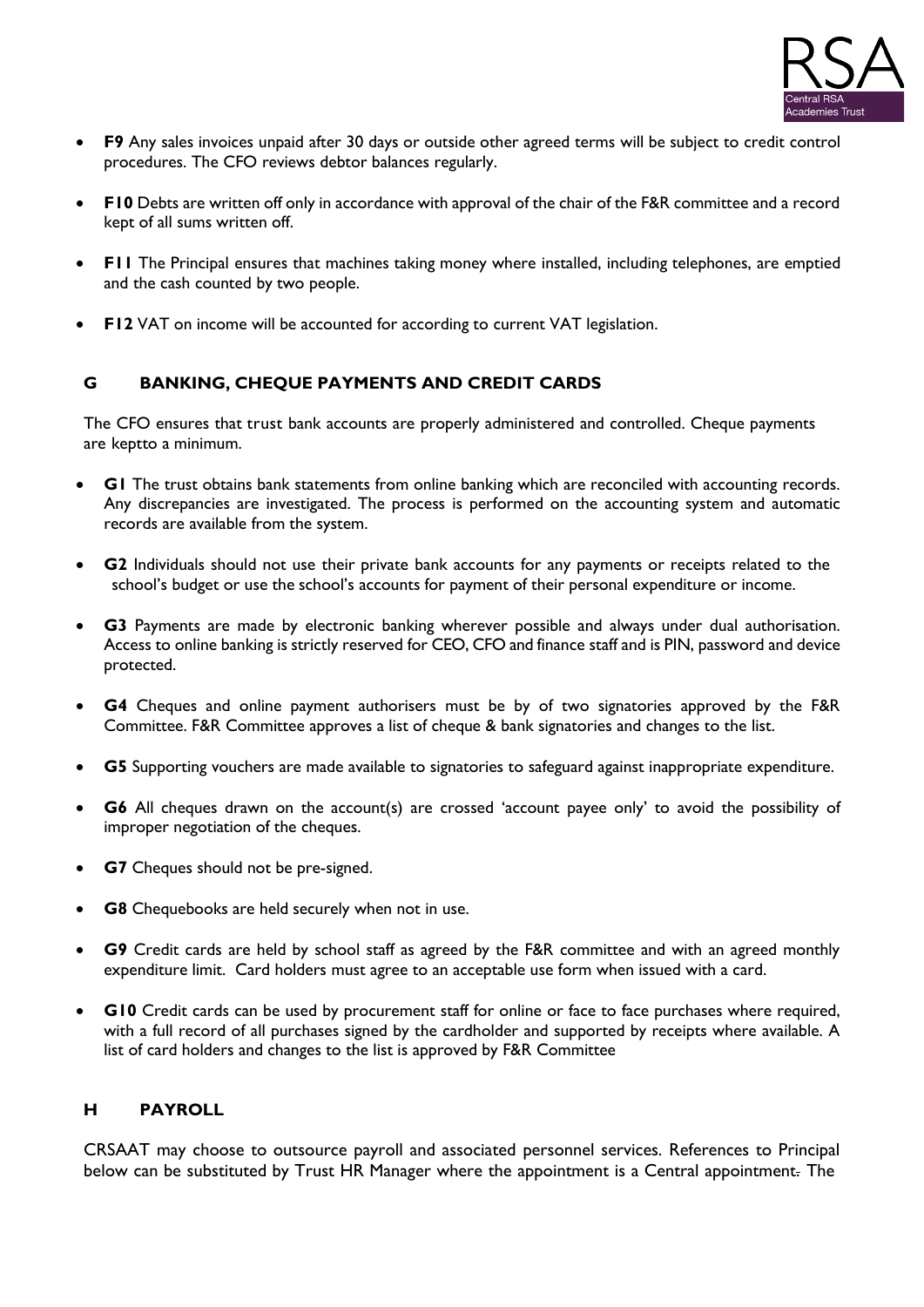

Trust Payroll Service Manager will manage the Payroll provider and perform checks and reviews as submitted from the schools and central team.

- **H1** The administration of personnel activities, including appointments, terminations and promotions are covered by CRSAAT pay policy.
- **H2** The Principal ensures that, where practicable, the duties of authorising appointments, making changesto individuals' conditions or terminating the employment of staff are separated from the duties of processing claims.
- **H3** The Principal will always authorise all documents relating to appointments, terminations or changes to termsof employment.
- **H4** The school will maintain the staff records on the HR system from which monthly payroll data is drawn.
- **H5** The Principal ensures that only authorised employees have access to personnel files and that arrangements for staff to gain access to their own records are in place.
- **H6** All payroll transactions are processed through the payroll system.
- **H7** The school will maintain lists of staff employed on the budgeting, personnel & payroll systems. Procedures are in place to ensure that these lists are updated promptly to reflect new starters and leavers and changes to contract terms. Principals have a responsibility to ensure that this information is available to the CFO as soon as possible.
- **H8** The CFO or delegated staff obtain regular reports on payroll transactions and checks them against the school's documentation on staffing and pay and HCSS to ensure that they match. Sample checking against previous pay levels takes place to ensure that the right individuals have been paid the right amounts.
- **H9** Teachers' pay is subject to audit from external auditors as part of the Teachers' Pensions audit.

#### **J CASH MANAGEMENT & PETTY CASH**

The AO has controls in places to ensure that petty cash is secure and its use appropriate. The amount of cash handled in school is minimised by use of online payment collection systems.

- **J1** The amount of petty cash to be held which represents a balance between convenience and the risk of holding cash on the premises. The petty cash "float" is set at local school level and will not exceed £500 unless at high demand times, this can be increased by prior authorisation of the Principal.
- **J2** The Principal ensures that the petty cash fund is held securely and that only authorised employees have access to it. This is administered by the Finance staff, and locked in a petty cash tin.
- **J3** Payments from the petty cash fund is limited to minor items, individual claim limit £50, which have been approved in advance by an authorised member of staff. In exceptional circumstances, this limit can be raised, with the prior agreement of the Principal.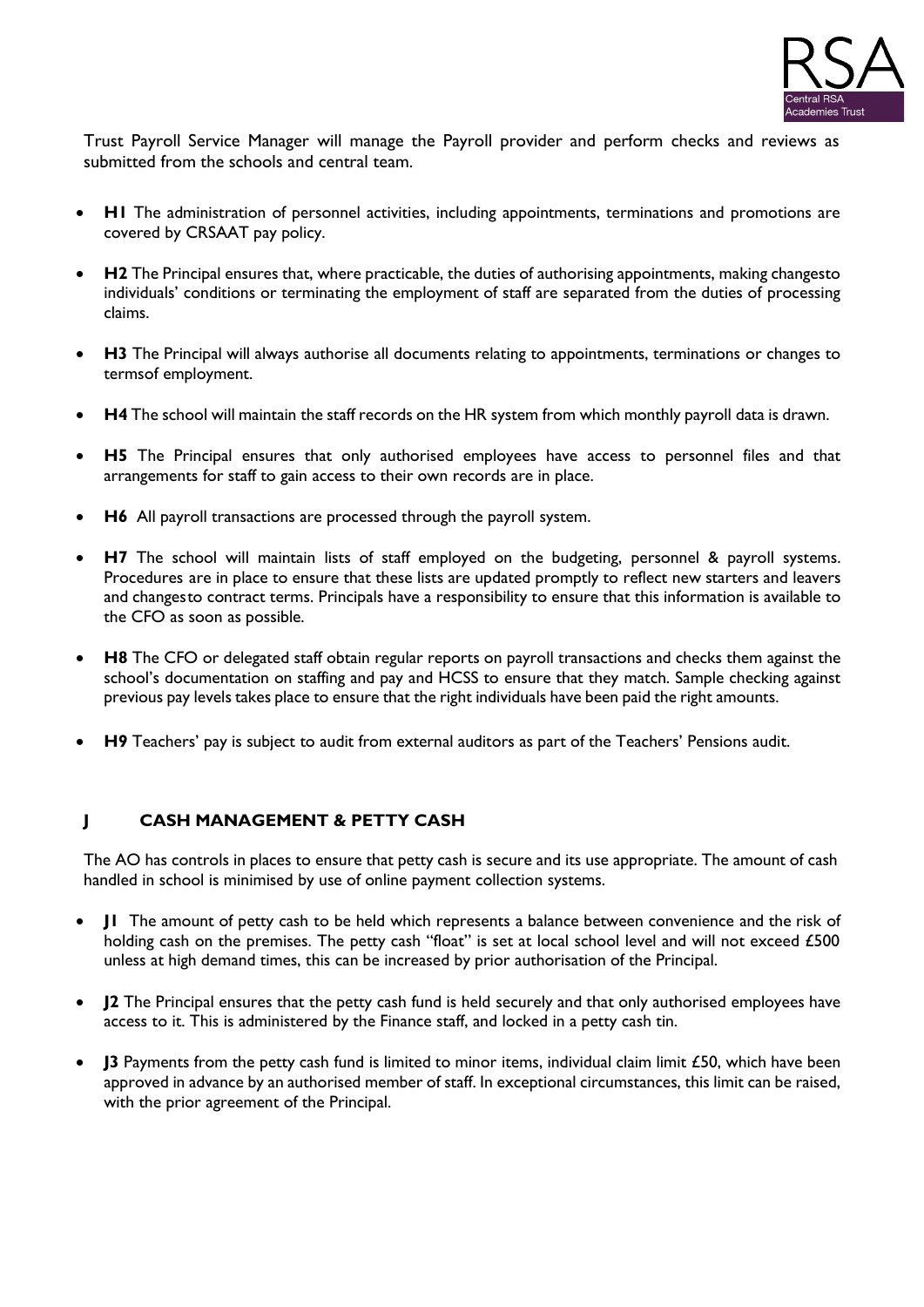

- **J4** receipts, identifying any VAT paid, must support all expenditure from the fund. Cash is signed for by the recipient and countersigned by an authorised member of staff.
- **J5** Proper records are kept of amounts paid into and taken out of the fund.
- **J6** The amount in the petty cash fund is periodically checked against the accounting records and reviewed by an independent member of staff.
- **J7** Personal cheques are not encashed from the petty cash fund.
- **J8** Accounting duties involving cash are carried out under dual control within the Finance office.

# **K TAX**

The CFO ensures that the school complies with Value Added Tax (VAT) and other tax regulations i.e. Corporation Tax and Construction Industry Scheme (CIS). No responsibility is accepted for individual staff tax affairs.

- **K1** The Principal ensures that all relevant finance and administrative staff are aware of tax regulations.
- **K2** School procedures stipulate that only proper VAT invoices are paid, as the school will not be reimbursed in the absence of such documentation. VAT returns will be completed at least quarterly.
- **K3** The school makes payments to contractors and subcontractors only in accordance with the Construction Industry Scheme (CIS).

#### **L VOLUNTARY FUNDS**

Voluntary funds e.g. donations from parents, pupils and other benefactors are not public money. This section only applies to voluntary funds that belong to the school and not other organisations that have a connection with the school such as a PTA.

- **L1** The Principal ensures that voluntary funds are recorded on the finance system as such, and separately from the school's delegated budget.
- **L2** The F&R Committee oversees the recording of funds and this is reflected in the terms of reference of theCommittee.
- **L3** The AO ensures that the same standards of financial accounting which apply to income and expenditure for the school's delegated budget are applied to the voluntary funds.
- **L4** Receipts are issued for any donations entering voluntary funds.
- **L5** The AO ensures that regular reconciliations between the accounting records and the balance on the finance system are undertaken and independently reviewed.

#### **M ASSETS AND SECURITY**